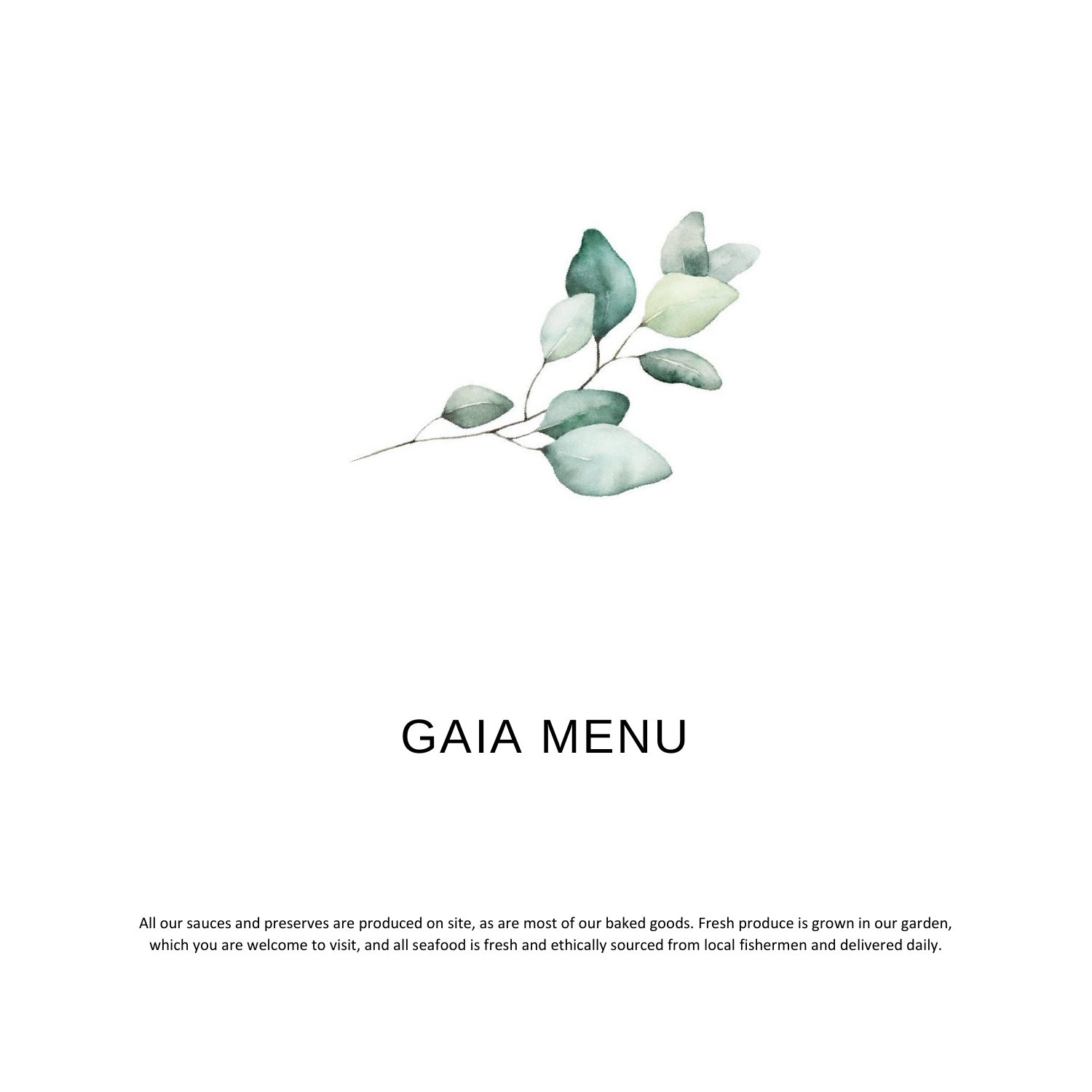# SALADS

| <b>VILLAGE SALAD</b><br>Tomato, cucumber, green pepper, red onion, olives, crumbled feta, olive oil, oregano and marjoram. GF, V                 | 12 |
|--------------------------------------------------------------------------------------------------------------------------------------------------|----|
| <b>RIGANADA</b><br>Grilled traditional sourdough bread with fresh organic tomato, local crumbled feta, sprinkled with oregano and thyme. V       | 12 |
| <b>SUMMER SALAD</b><br>Tomato, avocado and grilled goat cheese dressed with a basil infused olive oil. GF, V                                     | 14 |
| <b>SALMON SALAD</b><br>Grilled Salmon with a quinoa salad, apple tzatziki, beetroot, broccoli and cherry tomatoes, topped with roasted seeds. GF | 18 |
| <b>SIDE GREEN SALAD</b><br>A variety of lettuce, rocket, sweet corn, cherry tomatoes and quinoa. VG                                              | 7  |
| <b>WILD GREENS</b><br>Served with cherry tomatoes, fennel and sliced radish. Dressed with olive oil and lemon. VG, GF                            | 8  |
| SEASONAL CHAR-GRILLED VEGETABLE SALAD<br>Local crumbled feta, basil, cashew pesto, dressed with herb infused olive oil. GF, V                    | 16 |

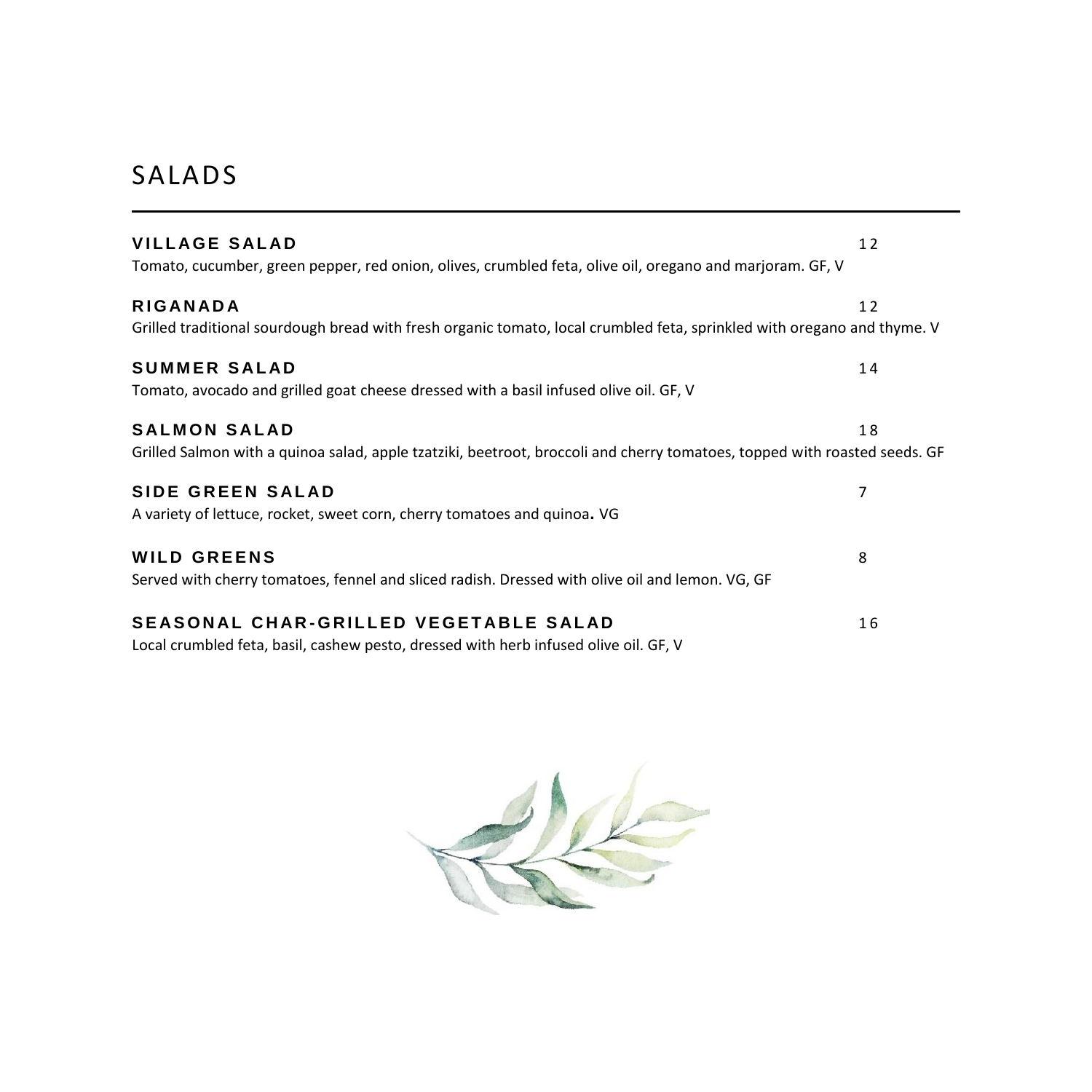# MEZZE FROM THE SEA

| <b>GRILLED OCTOPUS</b><br>Dressed with house olive oil and lemon, served with homemade fava. GF                                 | 16 |
|---------------------------------------------------------------------------------------------------------------------------------|----|
| <b>CALAMARAKI</b><br>Fried local calamari with a sesame soy sauce served on the side.                                           | 12 |
| <b>GARIDOMEZZE</b><br>Tempura prawns with chili-lime mayo served on the side.                                                   | 16 |
| <b>SEA BASS MINI PITAKI</b><br>Tempura sea bass fillet with F Zeen guacamole and chili-lime mayo. Served on homemade flatbread. | 12 |

## MEZZE FROM THE LAND

| <b>GRAVIERA SAGANAKI</b><br>Deep fried cheese pane with white and black sesame seeds, drizzled with local thyme honey. V                                                  | 8  |
|---------------------------------------------------------------------------------------------------------------------------------------------------------------------------|----|
| <b>QUINOA MINI BURGERS</b><br>Made with fresh herbs and quinoa. Accompanied by chili mayo, cherry tomatoes and sweet potato rocks.<br>Served on a brown sourdough bun. VG | 14 |
| <b>CHICKEN PITAKI</b><br>Pulled spicy chicken with red coleslaw made from a Greek yoghurt base. Served on homemade flatbread.                                             | 12 |
| <b>VEGAN PITAKI</b><br>Cauliflower yachni cooked in tomato sauce with creamy tofu, asparagus and spicy tomato chutney. VG                                                 | 10 |
| <b>BEEF MINI PITAKI</b><br>Smoky beef fillet with F Zeen guacamole, chili and fresh lime. Served on homemade flatbread.                                                   | 12 |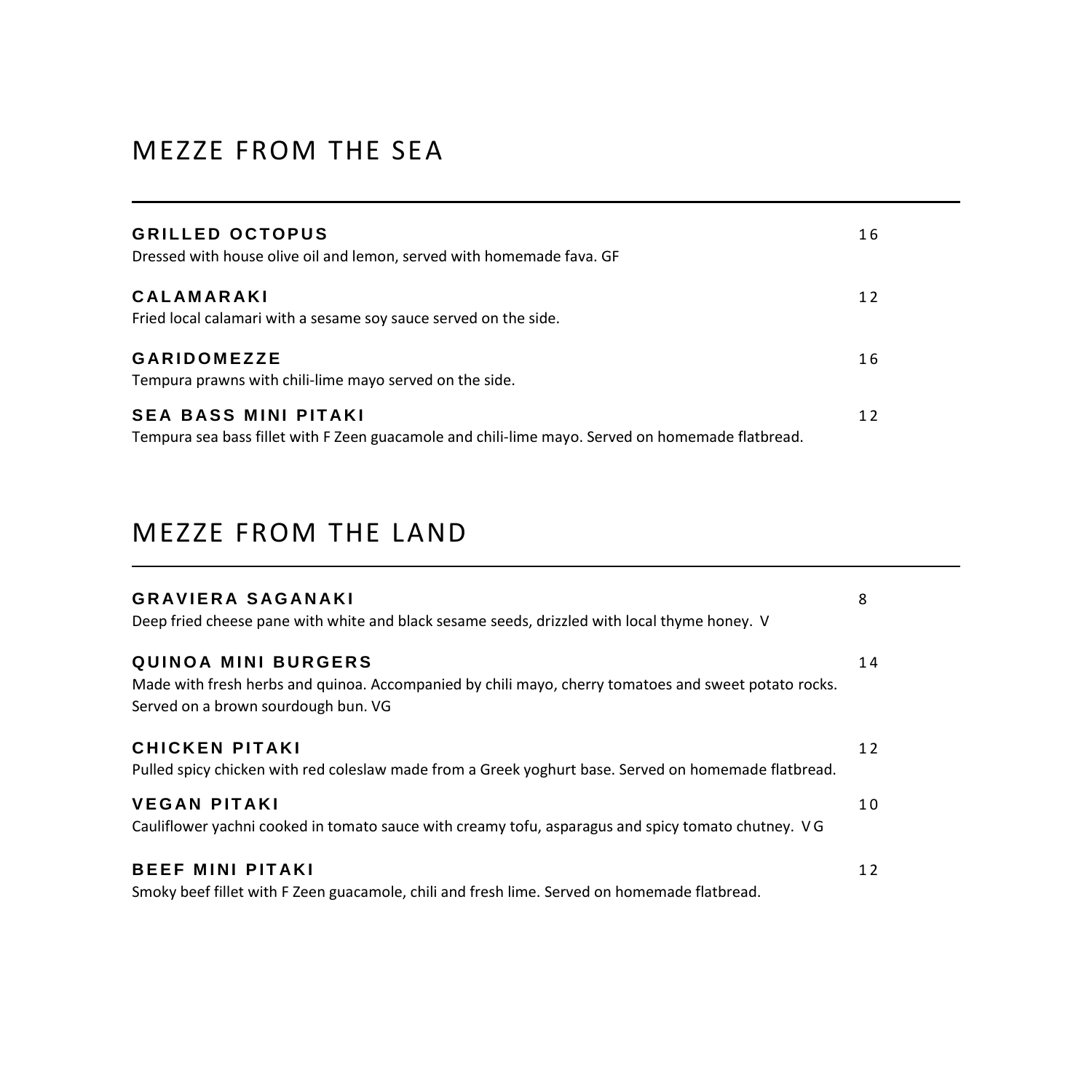| <b>POTATO ROCKS</b><br>Marinated potatoes with infused turmeric and paprika oil. GF, VG                           | 7 |
|-------------------------------------------------------------------------------------------------------------------|---|
| <b>SWEET POTATO ROCKS</b><br>Marinated and baked in the oven, infused with chili flakes and coriander oil. GF, VG | 7 |
| <b>COURGETTE FRIES</b><br>Fresh courgette bâttonets served with a mayo-yoghurt saffron sauce. V                   | 7 |
| <b>HOMEMADE CHIPS</b><br>With the skin, sprinkled with oregano. GF, VG                                            | 7 |

## DIPPING MEZZE

All dips are served with our homemade flatbread.

| <b>DIPPING SELECTION</b><br>Selection of 4 dips served with flatbread, vegetable batons and breadsticks. | 24 |
|----------------------------------------------------------------------------------------------------------|----|
| <b>APPLE TZATZIKI</b><br>Greek yoghurt with garlic, green apples and fresh mint. V                       | 8  |
| <b>BLACK GARLIC TZATZIKI</b><br>Black aged smoky garlic, olive oil and Greek yoghurt. V                  | 8  |
| <b>TARAMASALATA</b><br>Made from fish roe, lemon, olive oil, onion and bread.                            | 8  |
| <b>FAVA</b><br>Made from split peas, olive oil and lemon. VG                                             | 8  |
| <b>MELIZANOSALATA</b><br>Smoked aubergine with florina pepper, garlic and aged balsamic vinegar. VG      | 8  |
| <b>SKORDALIA</b><br>Garlic mashed potatoes flavored with saffron and basil oil. VG                       | 7  |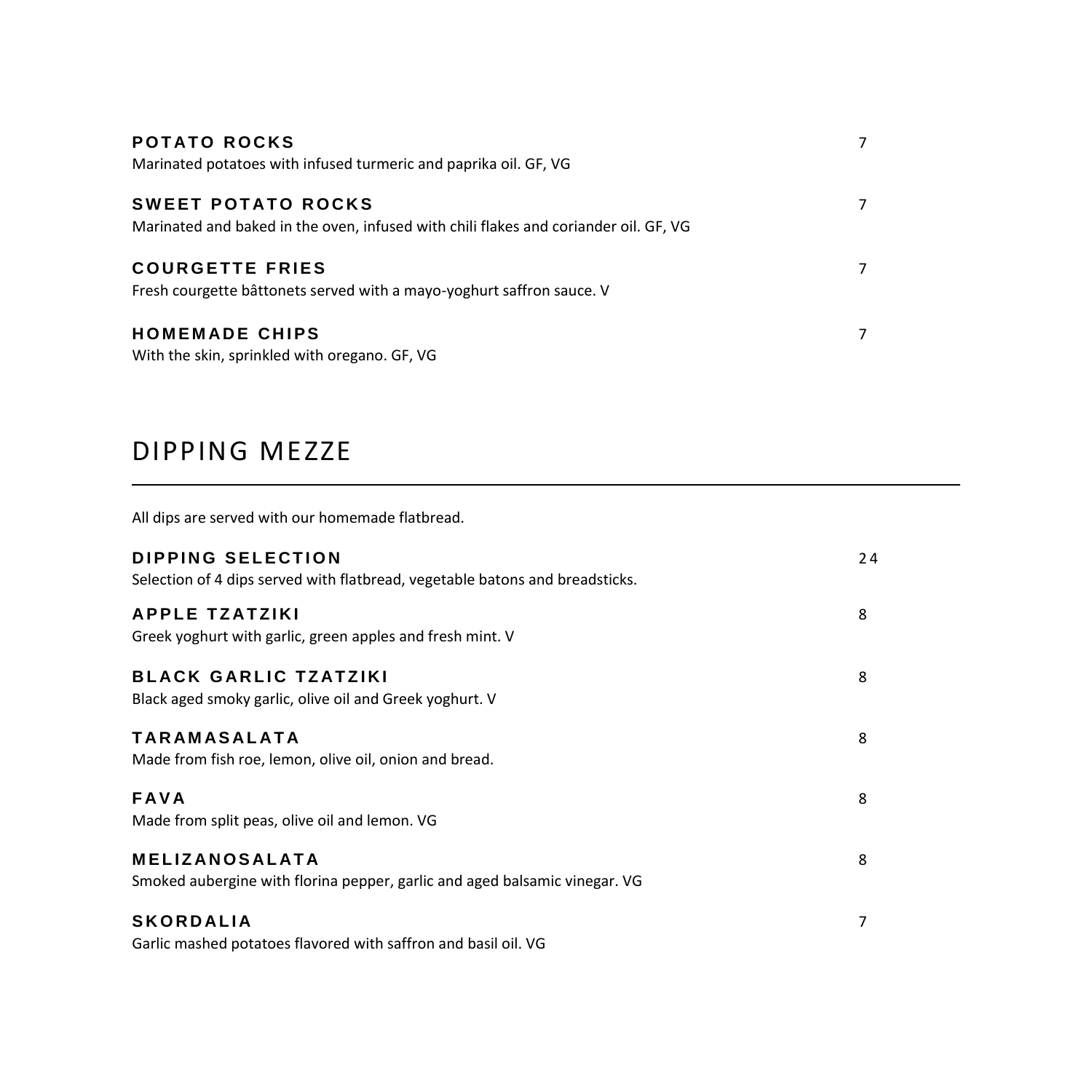#### **HOUMOUS** 7

Mushy chickpeas served with toasted peanuts. VG

#### **F ZEEN GUACAMOLE** 8

Avocado, Greek yoghurt, coriander and lime. V

## MAIN DISHES

| <b>LAMB GYROS</b>                                                                                                           | 18 |
|-----------------------------------------------------------------------------------------------------------------------------|----|
| Served with homemade pitta, apple tzatziki, tomato and red onions.                                                          |    |
| <b>CHICKEN WRAP</b>                                                                                                         | 16 |
| Marinated chicken breast with wild rice, wrapped in our homemade flatbread.                                                 |    |
| LEEK AND MUSHROOM WRAP                                                                                                      | 16 |
| Three varieties of mushrooms with leek, avocado and an oat and cashew curry sauce, wrapped in our homemade<br>flatbread. VG |    |
| <b>VEGETABLE AND HALOUMI SKEWER</b>                                                                                         | 16 |
| With a chili yoghurt dip served with grilled seasonal vegetables. GF, V                                                     |    |
| <b>SALMON BURGER</b>                                                                                                        | 18 |
| Homemade using a mixture of salmon and herbs. Served with pickled cucumber, beetroot chutney and courgette fries.           |    |
| <b>BEEF BURGER</b>                                                                                                          | 18 |
| Black Angus beef, metsovone smoked cheese, lemon mayo, bacon and caramelized onions. Served with fries.                     |    |
| <b>CHICKEN CLUB SANDWICH</b>                                                                                                | 18 |
| Our homemade flatbread, guacamole, bacon, local cheese, lettuce, chicken fillet, tomatoes. Served with fries.               |    |
| <b>VEGAN POKE BOWL</b>                                                                                                      | 14 |
| Sushi rice, avocado, red cabbage, radish, cucumber, spring onion, and fresh chilly. VG, GF                                  |    |